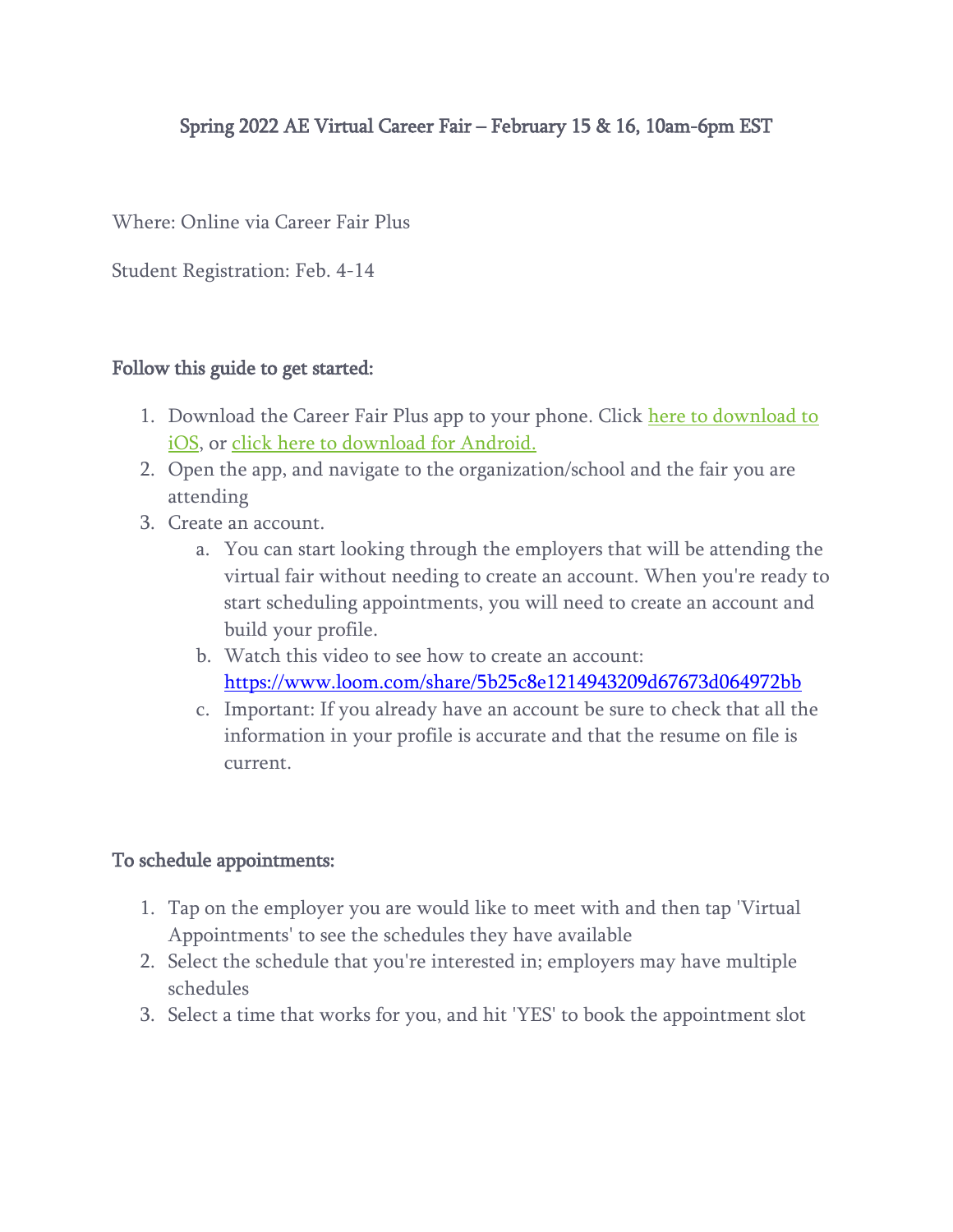If you are not signed in, you will be prompted to sign in. If you have not yet created an account, you must do so at this stage in order to schedule appointments.

Don't forget, appointments are first-come, first-serve, so if there is an employer you want to meet with, don't wait to schedule an appointment with them!

### The day before the fair:

- 1. Open the app and log into your account
- 2. Make sure you can access your virtual appointment schedule
- 3. Check the interaction type listed under the schedule for each of your appointments. You can view this by clicking through to the schedule, and checking under the employer name, as below:

|                             |                                             | <b>Schedule Details</b>             | Close    |
|-----------------------------|---------------------------------------------|-------------------------------------|----------|
| nomin.                      | Kohl's Department Stores<br>D Video Meeting |                                     |          |
|                             | (3 11:00 AM - 3:00 PM CDT                   |                                     |          |
|                             | Kohl's Recruiting Team                      |                                     |          |
| 15 spots left               |                                             |                                     |          |
| <b>Duration: 10 minutes</b> |                                             |                                     |          |
| <b>DESCRIPTION</b>          |                                             |                                     |          |
| Looking for top talent!     |                                             |                                     |          |
| <b>INTERVIEWER</b>          |                                             |                                     |          |
| Mollie                      |                                             |                                     |          |
| SR Mgr, Talent              |                                             |                                     |          |
|                             |                                             | <b>ED VIEW PROFILE ON LINKEDIN</b>  |          |
|                             |                                             | Wednesday May 20                    |          |
|                             |                                             | Choose a time to reserve your spot. |          |
| 11:10 AM                    | 11:20 AM                                    | 11:30 AM                            | 11:40 AM |